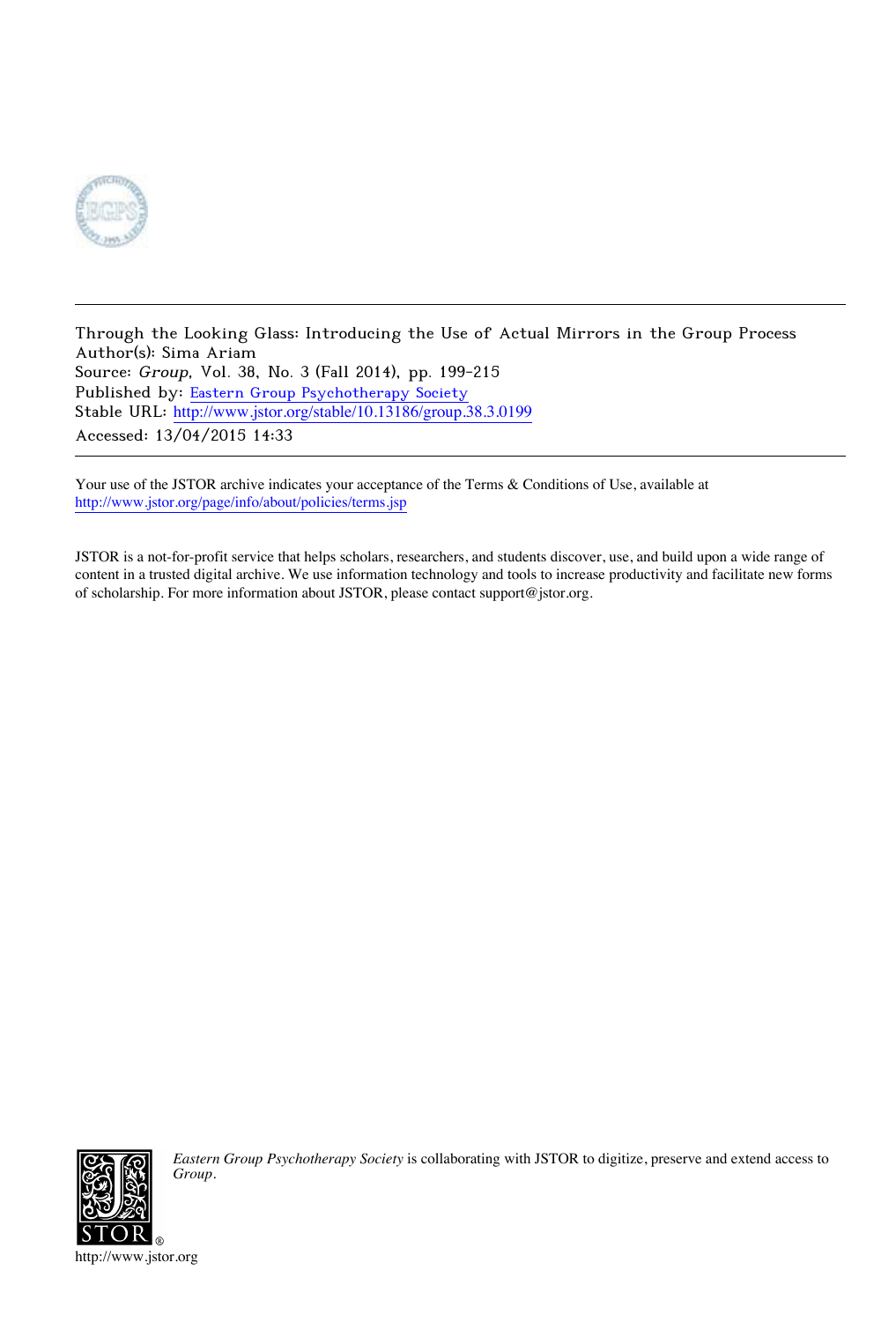# **Trough the Looking Glass: Introducing the Use of Actual Mirrors in the Group Process**

# **Sima Ariam**<sup>1</sup>

T*is article o*f*ers an excursion into history and a modern understanding of the "mirroring" phenomenon, and it discusses using actual mirrors as a possible powerful intervention in the group therapy session. Ideas for using actual mirrors in therapy are based on an ancient Midrash about Israelite women in Egypt who saved their people from extinction through the use of mirrors; psychoanalytic theories about mirroring in early childhood; and fairly new discoveries related to mirror neurons and their networks.*  T*ese ideas led to the development of experiential workshops using actual mirrors in*  a group therapeutic environment. The workshops demonstrate how mirrors and mir*roring can have a nonlinear indirect contemplative and re*f*ective e*f*ect, facilitating a move back and forth beyond time and space, present and past resistances, and limitations. In this sense, it is postulated that the mirrors, like the good-enough mirroring*  in therapy, can reboot and reset an individual's mental system. The illusion mirrors *create can therefore open new vistas that may allow for the reemergence of parts of the self that have been squelched, denied, or forgotten.* T*us the mirroring process can be used to alleviate emotional pain, allowing for new choices and options, similar to Ramachandran's discoveries related to using mirrors to alleviate physical phantom pain.*

**KEYWORDS:** Mirroring in the group environment; developmental mirroring; psychological mirroring; sense of identity; emotions and mirroring; mirrors in psychotherapy; actual mirrors in groups.

## **MIRRORING: FIRST INTERACTION AND IDENTITY**

When I look I am seen, so I exist. —D. W. Winnicott (1967, p. 114)

1 Private practice. Correspondence should be addressed to Sima Ariam, PhD, 140 West End Avenue, 19c, New York, NY 10023. E-mail: drsima@mindspring.com.

issn 0362-4021 © 2014 Eastern Group Psychotherapy Society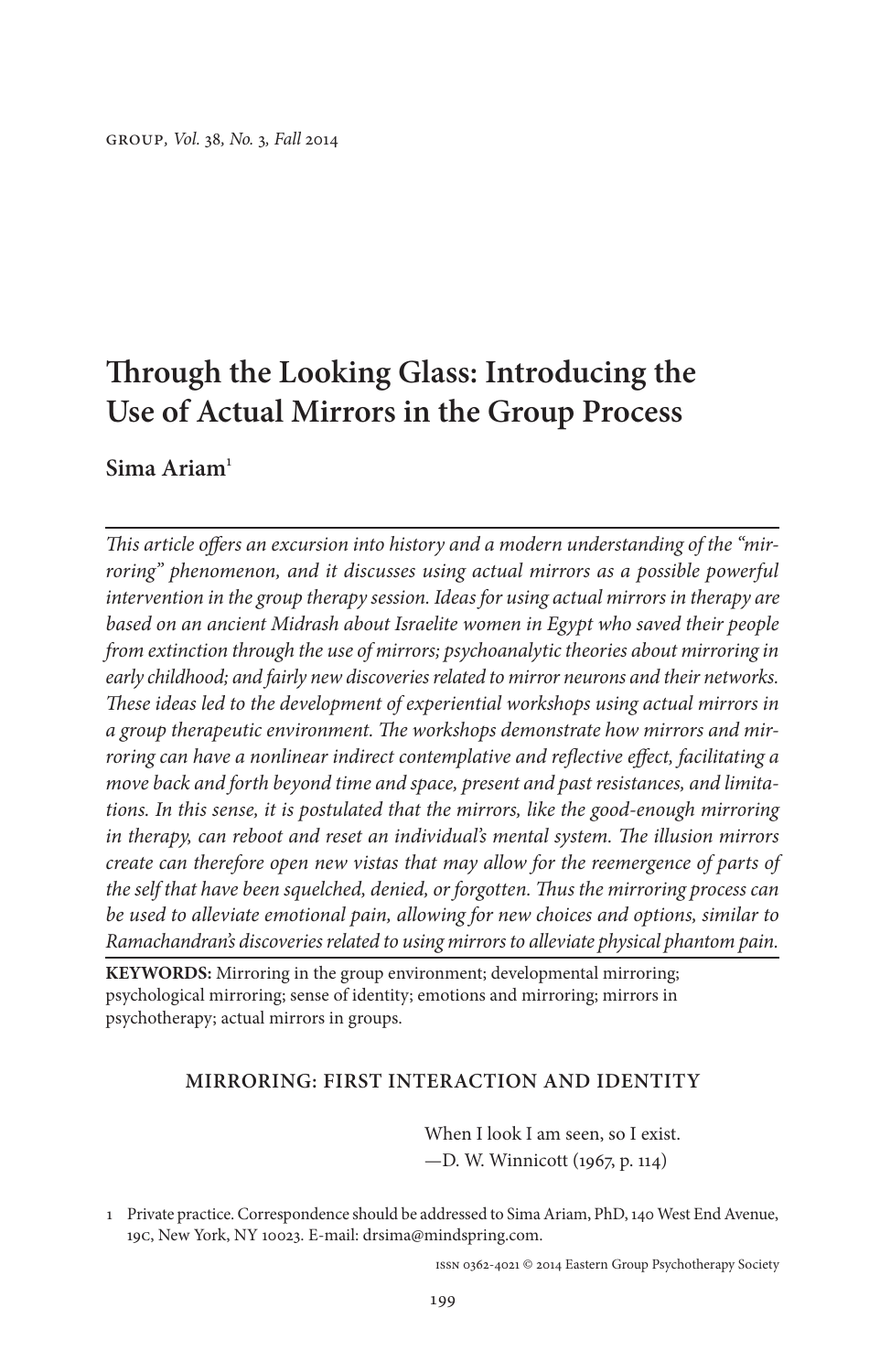From mirror afer mirror no vanity's displayed I am looking for the face I had before the world was made. —W. B. Yeats (1956), "Before the World Was Made"

*Mirroring* is the term used to describe the frst interaction between the infant and its mother, one that can bring security, happiness, or difficulties. We go through life repeating this encounter, which will be manifested consciously or unconsciously in our interactions and relationships with spouses, in the work situation, with the family, and in groups, searching for a diferent, more positive outcome. To paraphrase Yeats, we want to be reconnected with the "authentic me," the person we were before the aberrant infuence of parents and environment.

The mirror in its myriad symbolic forms is part of our everyday lives, including in the group process. Although mirroring is not necessarily a conscious process, it can become more conscious and instructive in the group. One of my patients made this statement about another group member: "She is a mirror for me, showing how I look when I am unable or unwilling to be in my feelings." Another patient expressed the recognition of the denied part of her anger in this way: "The people in group that drove me up a wall helped me see what I did not want to see." A quote from a third patient describes the healing power of the group as a "hall of mirrors":

Our most valuable purpose as a group is to serve as mirrors to help Joe (and each other) unlock the feelings that are keeping him (and us) locked in a blind spot and see the situation diferently and multidimensionally. By communicating our own immediate feelings, we are at the same time informing ourselves and gaining insight that helps us heal our own issues. So the mirroring and connection are mutually rewarding and far more useful than any practical advice we might offer.

In Fioratti's (2008) fascinating study of the history of mirrors, she explains the myth of Narcissus as a "belief in the existence of a double, or of a soul taking on substance" (para. 3). She also explains that the custom of covering mirrors when someone dies comes from the same ancient belief that one's soul can get "caught up" inside the mirror and preclude reaching a fnal resting place. According to other ancient texts, the veiling of mirrors prevented an invitation of death, which a mirrored refection had power to do.

The connection between mirrors, mirroring, and self-identity, or the variety of meanings of the mirror, is also described in modern flm and literature. Of many examples, here are two: Khaled Hosseini's *The Kite Runner* (while looking together in a mirror, Amir's new wife asks him, "What are you seeing?" He answers, "I see the rest of my life") and *The Lady from Shanghai* ("Who is in the mirror, you or me? I am aiming at you, lover, because killing you is killing myself ").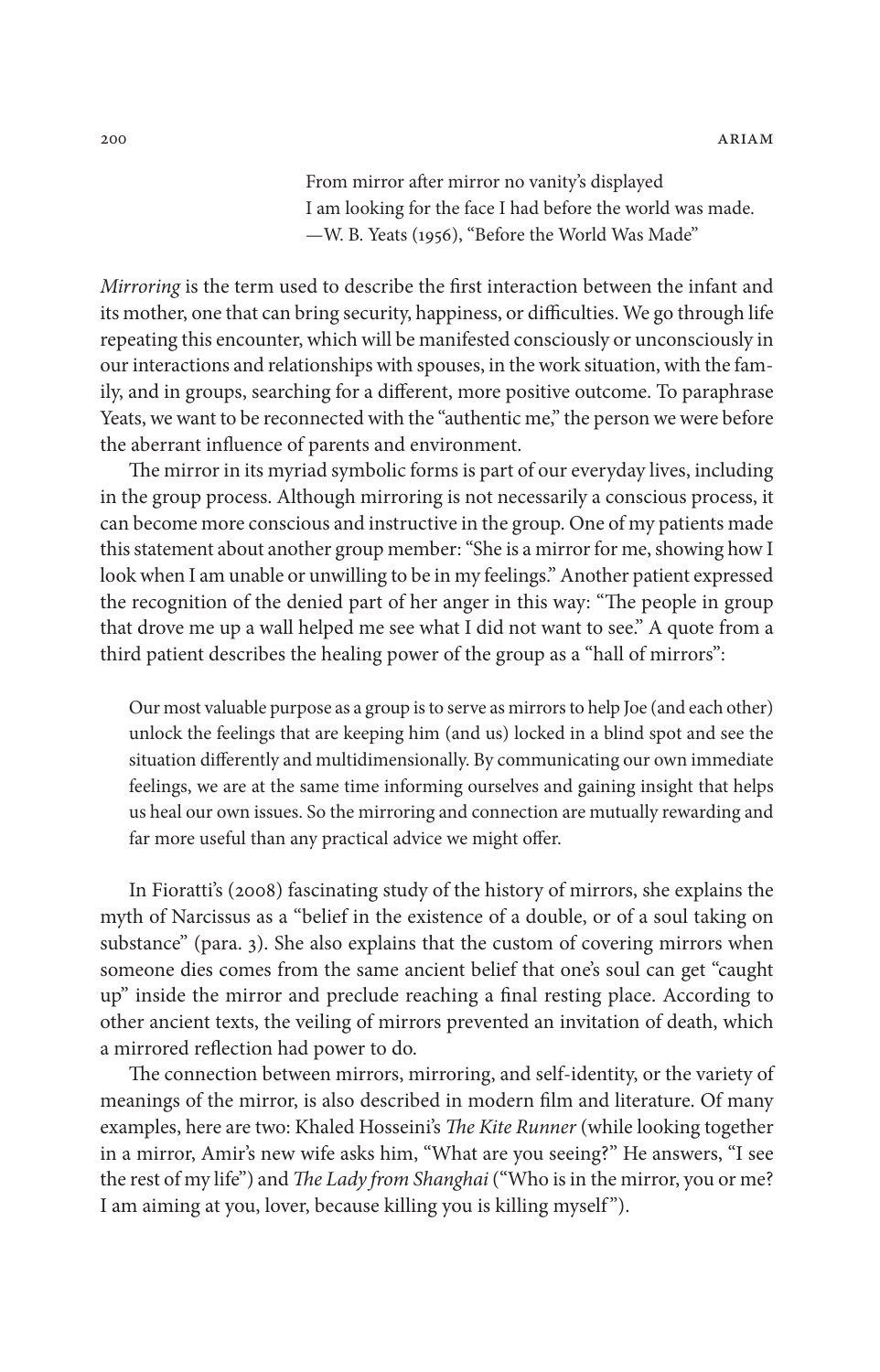## **THE MAGICAL POWER OF THE MIRROR AND THE ACT OF MIRRORING**

Oh, would some power the gifie give us To see ourselves as others see us! It would many a blunder free us. —Robert Burns (1910), "Ode to a Louse"

Pines (1984) and Lichtenberg (1985) remind us that the act of mirroring is related to a wonder, a dream, a mirage. The meaning of mirroring originates from the word *mirror*, derived from the Latin *mirare*, "to look at," which is also related to the verb, *mirari*, "to wonder." Indeed, the visual image in the mirror ("reality") and the wonder ("fantasy") are closely linked, both in the real world and in the imaginary world of myth, dreams, and fairy tales. Kernberg, Buhl-Nielsen, and Normandin (2006) report that *mirror* originates from the Latin *speculum*, meaning "to look at with speculation," while *to speculate* means "to review something mentally and verbally . . . without sufficient evidence to reach a sound or meaningful conclusion" (p. xv). The authors describe the "subjective experience of wonder, admiration, and an objective dimension of truth"  $(p, xv)$  in the mirror paradigm. The mirroring phenomenon is examined widely in psychotherapeutic/psychoanalytic literature and practice—from Freud to Lacan and Winnicott, to attachment theory and trauma treatment (Kernberg et al., 2006).

Freud (1912) emphasized that the "doctor should be opaque to his patients and like a mirror, should show them nothing but what is shown to him" (p. 118). French psychoanalyst Jacques Lacan (as cited in Muller, 1985) described the role of the mirror in human development as "refecting back the illusion of sameness" (p. 234). Lacan (1949, 1953) emphasized that it is *not* "I think therefore I am" (as Descartes once proposed) but the ability of the human infant to recognize his own image in the mirror (the "aha!" realization) and to play with the refection—a startling spectacle. Refection is what makes me who I am—a human being. According to Gallop (1985), in the mirror stage Lacan proposed, the child moves from fragmented body to "orthopedic totality." For Lacan, this mirror stage is crucial, as it creates anticipation of one's future as well as one's past, including one's body. Retroactively imagined in its bits and pieces—and for the frst time—the body seems to become a unified whole. The paradox of the mirror stage is that this moment of a child's jubilation and the illusion of unity and self-mastery are always laced with the danger of falling back into a fragmented body image, which Lacan (1949, 1953) suggested was the "very essence" of anxiety.

Winnicott (1967/1971) stressed the importance of early developmental mirroring for later creativity in a very poetic, Winnicottian way: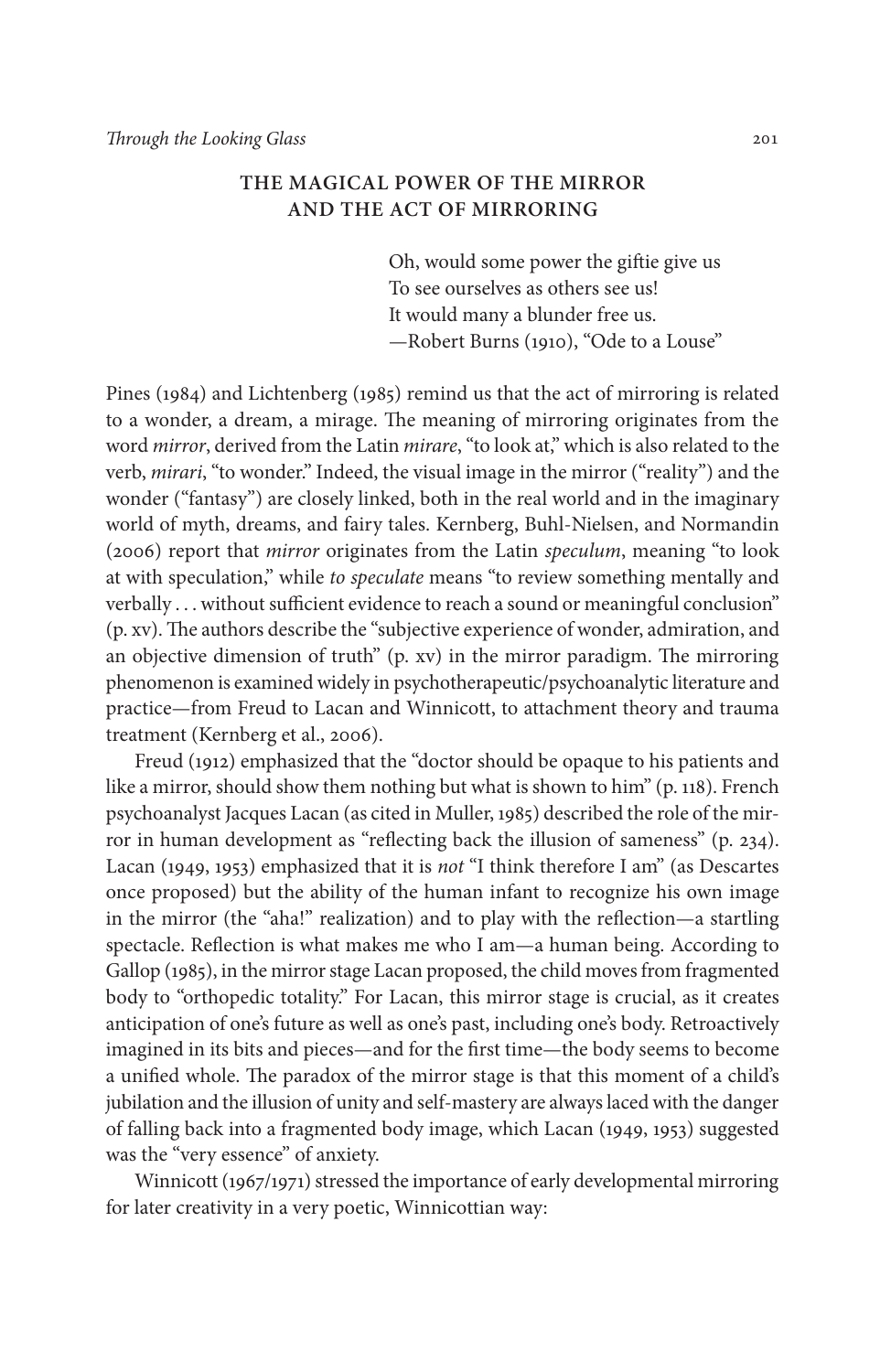When I look I am seen, so I exist. I can now aford to look and see. I now look creatively and what I apperceive I also perceive. In fact I take care not to see what is not there to be seen (unless I am tired). (p. 114)

Robert Marshall (2006) emphasizes the importance of mirroring in emotional communication, describing a patient whose main complaint was that no one ever understood the magnitude, severity, and complexity of her inner confusion, alarm, and rage. Finally, after years of treatment, she wrote about it: "Suppose you were raised in a home where there were no mirrors?" Her statement is a full recognition of the importance of mirroring in development and in the therapeutic environment. This is somewhat similar to what Winnicott  $(1967/1971)$  reported about a patient who was talking about "establishing herself as an individual." Making a reference to the expression "mirror, mirror on the wall," she said, "Wouldn't it be awful if the child looked into the mirror and saw nothing?" (p. 116).

Joseph Lichtenberg (1985), a psychoanalyst who examined mirroring from a developmental standpoint, wrote about its importance: "Since observing facial response is a principal map for reading emotion, no human can read his own emotional map" (p. 205). Looking in the mirror (or the "other's" face) helps to orient oneself in this emotional mapping environment. The image in the mirror is "me" and "not me" at the same time, and these two parts are interacting and informing each other during the mirroring process.

## **THE MIRROR AS MOTHER AND THE MOTHER AS A HUMAN MIRROR: "GROWING" AND "MALIGNANT" MIRRORING**

The idea that in our early development we perceive the mirror as mother comes from the early works of Freud (1900a,b, 1920). He describes how a child left by himself or herself in a room with a mirror will treat the mirror like the child's mother treats the child—disappearing and returning—as in the game of peekaboo.

Kernberg and colleagues (2006) suggest that the child recognizes his mirror image as either the child's own or his or her mother's (i.e., the child will see his or her image in the mirror and say, "Mommy"). For a time, the mother can be substituted by a mirror, until a later stage of development, when the child sees the diference. Kernberg and colleagues go on to explain that Mahler's rapprochement-stage constancy of self and object has not yet been achieved during this earlier stage; even if the child has achieved a sense of separateness, there is no stable sense of diferentiation. Who is the mother, and who is the child, and what is the mirror? They are all interchangeable.

*Mirroring* is the term used to describe the frst interaction between the infant and the mother. Human communication begins with this dyadic mirroring and continues through the magic discovery of oneself in the mirror and the "good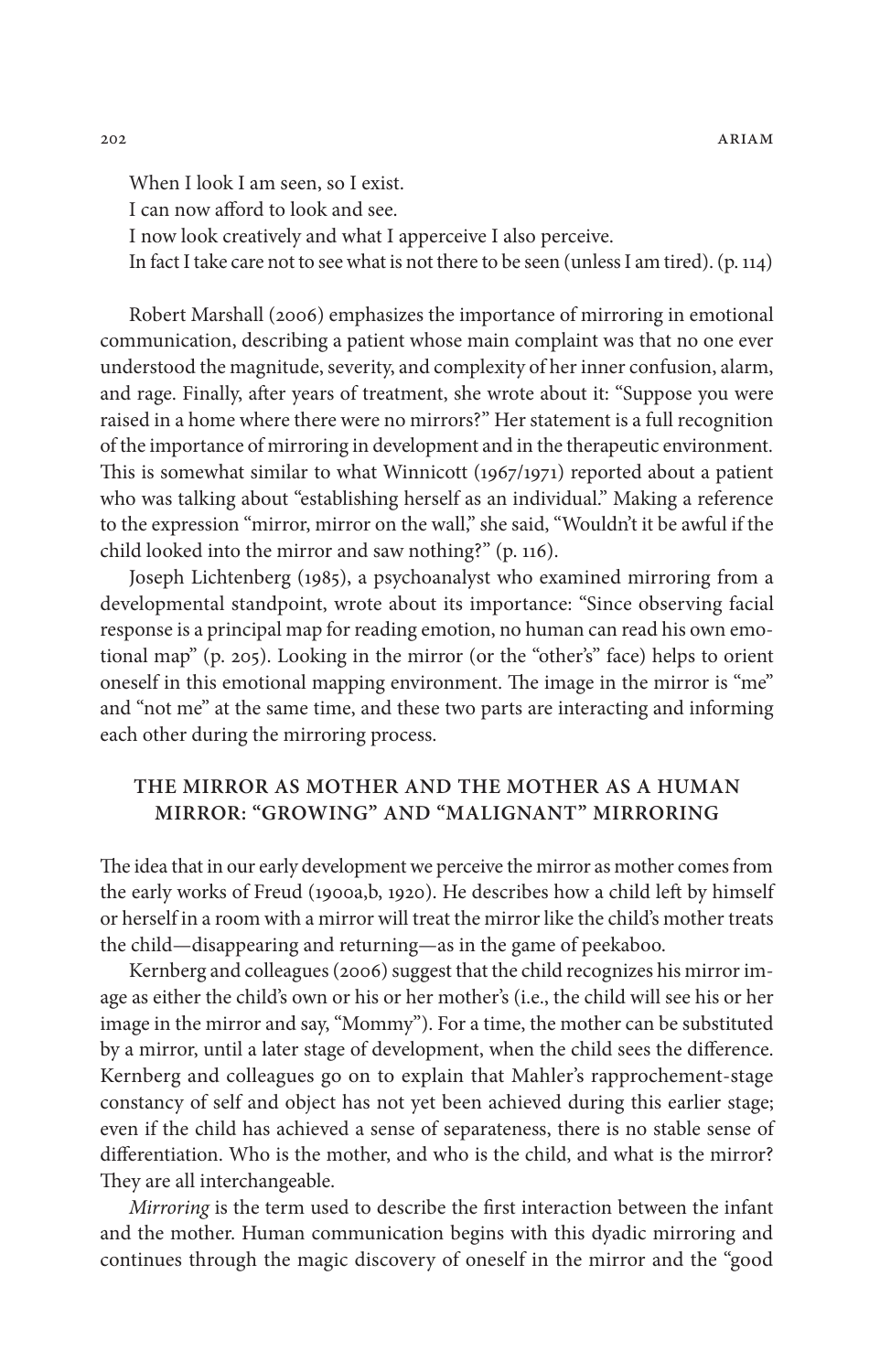#### T*rough the Looking Glass* 203

enough mother" (Winnicott, 1953) participating in and facilitating the complicated progression of establishing a sense of a stable and separate identity. Therefore it is no surprise that the mirror and mirroring can be a powerful element in creating a sense of self and a good tool for intervention and change in overcoming inter- and intrapersonal conficts and reestablishing the lost sense of self. According to attachment theory, it is the interaction between the baby and its frst caretaker, and the kind of mirroring and attachment a baby receives, that will be refected in the kinds of attachments a person develops throughout life, that is, secure, ambivalent, avoidant, or disorganized (see more in Fonagy & Target, 1997).

Understanding the role of the mother as a mirror is important in understanding my idea about the use and impact of actual mirrors as well as the symbolic mirroring of the therapist–mother. No one described this better than Winnicott (1967/1971):

What does the baby see when he or she looks at the mother's face? I am suggesting that, ordinarily, what the baby sees is himself or herself. In other words the mother is looking at the baby and *what she looks like is related to what she sees there*. . . . I can make my point by going straight over to the case of the baby whose mother refects her own mood or, worse still, the rigidity of her own defenses. In such a case what does the baby see? (p. 112)

Winnicott responds that *if* the mother does not become a mirror, then the baby's ability to create gets atrophied, and the "beginning of signifcant change in the world" becomes blocked. For Winnicott (1953, 1967/1971), the power of the good-enough mother as a human mirror is in her loving gaze and afectionate holding, by which she supplies the infant at the very beginning of life with the feelings of omnipotence that are necessary for its future interpersonal relationships. Winnicott preceded the fndings of mirror neurons in his description of the reciprocal, back-and-forth "seeing" from the mother to the baby and from the baby to the mother.

For Kernberg and colleagues (2006), the mother as a mirror can also be seen as having a role in communicating expectation, trusting the child's capacity to develop new abilities. The mother serves as "moral agency of truth and wisdom" (p. 14) and provides boundaries by showing approval and disapproval. If the baby looks at the mother–mirror and does not "see" itself—does not get back what it is giving but instead sees the mother's own depression, self-preoccupation, and narcissism, with its rigid defenses—it develops what Winnicott called the "false self" or the "alien self" (as per Fonagy, Gergely, Jurist, & Target, 2002) and goes through life without expressing or finding its authentic "true self." This could be called *malignant* mirroring: The mirroring is there, but it is not benign and nurturing. Instead, it is detrimental to the baby's development.

In *Re*f*ection on Mirroring*, Pines (1984) speaks of two kinds of mirroring: the *killing mirror* and the *growing mirror*. He brings to our attention that the refection Narcissus sees in the pond brings death upon him, whereas the mirror given to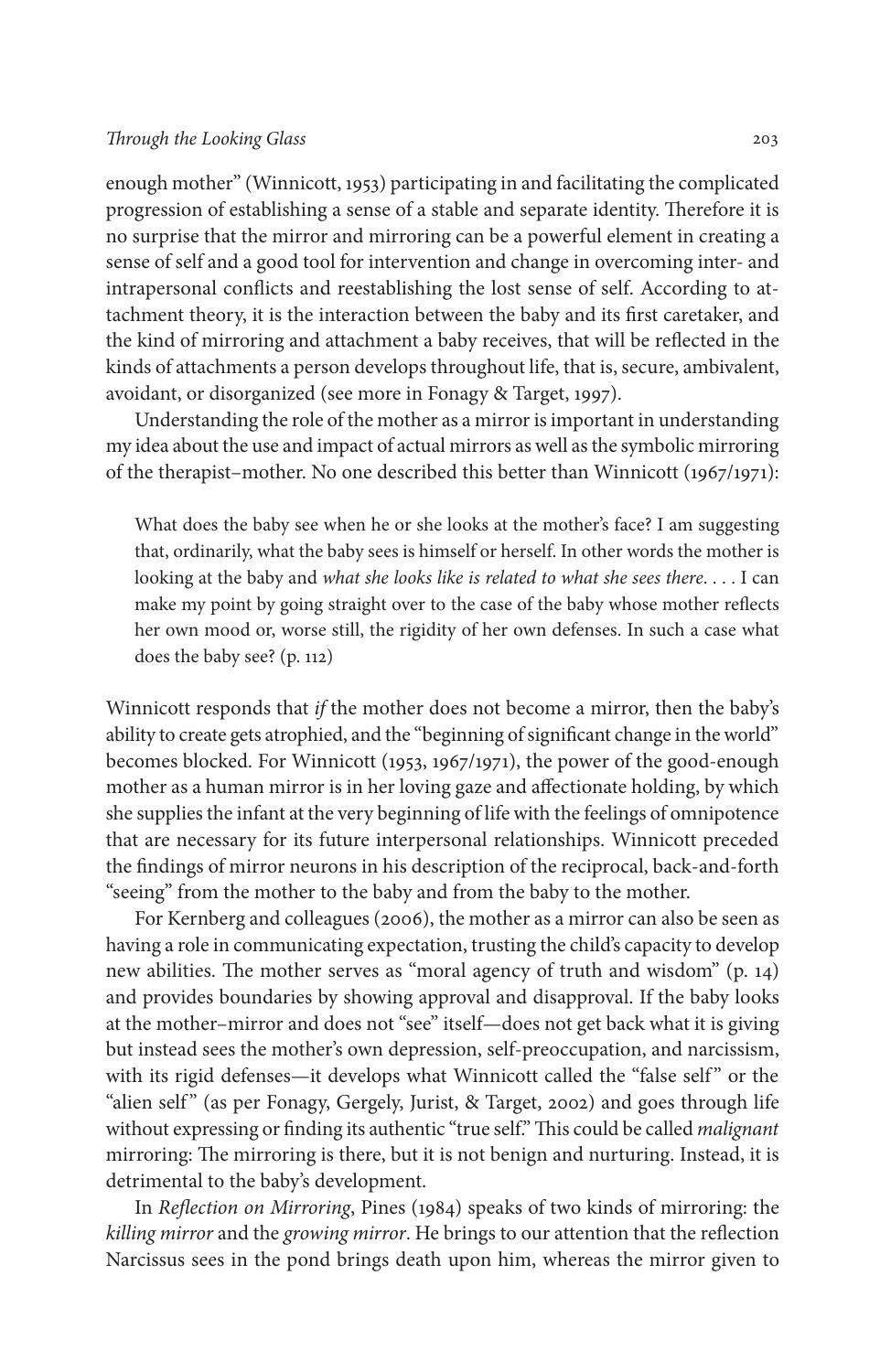Perseus helps him to overcome his fear, kill the monster Medusa, and save his family. Similarly, mother–infant mirroring and refections can serve as growing devices that enable connection, responsibility, and love, or they can kill that growth, resulting in isolation, alienation, and negative interaction.

Even worse is when the baby gets nothing back from the mother Then the baby does not exist, or it goes on being in a constant terror of dying because the process of "cathexis of external objects is not initiated" (Winnicott, 1967/1971, p. 116). Accordingly, this negative interaction (or no interaction) will impact the baby's future, manifesting both consciously and unconsciously in unsatisfactory associations with everyone, as the adult longingly pursues the validation and affirmation that were denied in infancy.

## **MIRRORING AS ACTIVE ATTUNEMENT AND CONGRUENT RESPONSE BETWEEN MOTHER AND CHILD: IMPLICATIONS FOR THERAPY**

Even when our patients do not get cured, they are grateful to us for seeing them as they are. —D. W. Winnicott (1967/1971, p. 114)

Whether it is hard-wired or learned, "congruent" mother–child interaction and mirroring are crucial in facilitating a child's diferentiation and individuation. Similarly, if the goal of therapy is to establish or refresh the connection to the core being and the authentic self, then mirrors and mirroring can serve as a gateway to that end. The therapist's role is both to act as a growing mirror and to help identify the impact of incongruent or malignant mirroring with its unproductive pathways, which need to be remodeled.

Freud (1912) called on the analyst to turn "his own unconscious like a receptive organ towards the transmitting unconscious of the patient" (p. 111), suggesting something similar to the "embodied simulation" that Gallese, Eagle, and Migone (2007) proposed a century later. In this way, the therapist–mirror works together with the patient in shedding light on some of the shortcomings and results of "incongruent" communications, thereby allowing for new, improved, and more constructive communications. This congruent response of the therapist represents an *active attunement*, which leads to growth, whereas literal mirroring would result in a lack of growth, becoming a "malignant" mirror.

The fairly recent discovery of mirror neurons and their networks bring neurological parallels to these psychoanalytic concepts as well as supporting the validity of other theories, such as projective identifcation, transference, countertransference, and unconscious communications between patient and therapist. According to the new developments in mirror neurons and neuroplasticity, active attunement will result in learning and growth for both the infant and the patient (Ansermet &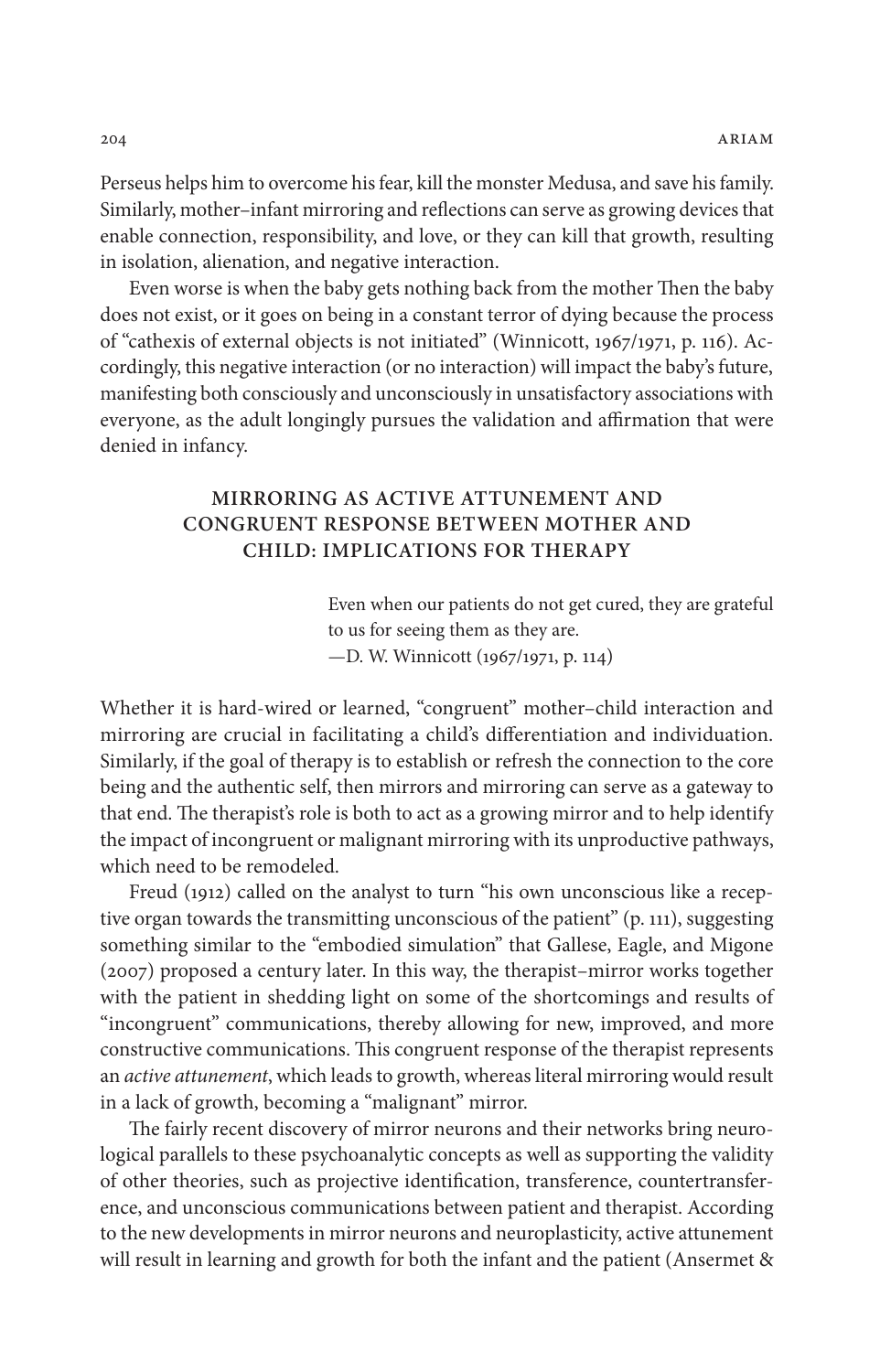Magistretti, 2007; Cozolino, 2006; Doidge, 2007; Iacoboni, 2008; Rizzolatti, Sinigaglia, & Anderson, 2008).

Mirroring is not mimicking; it is refecting and modulating. Mother does not cry when the baby cries; she modulates her behavior, attuning it to the baby's needs. This is where the moment of learning about differences occurs, gradually allowing for creativity and differentiation. The patient finds his or her own experience in the therapist's response. Taking into consideration the mirror neuron networks and other neurobiological mechanisms of relatedness, any interpersonal interaction can be seen as an automatic, unconscious induction—in each participant—of what the other is feeling. This provides a basis for the therapist's emphatic understanding of the patient. It is as if the patient "sees" in the therapist a more manageable version of what the patient is experiencing. This is what metabolizing on the part of the therapist means. To interact with another is already to be "induced," to experience something of what the other is experiencing.

In normal, healthy development, mirroring refects diferences, like the actual mirror, like "me" and "non-me," the "me-ness" in the "otherness." It is this diference, and not literal imitation, that provides the modulation and leads to the infant's (or patient's) growth. Gallese and colleagues (2007) speak about the intentional attunement and congruent response of the mother, when the mother matches the infant's mental state. This helps the infant to find himself or herself in the mother's eyes. The same is true when the patient experiences and expresses a particular feeling state. Ideally, the therapist reacts not with literal mirroring but with congruent or attuned responses, which represent empathetic understanding and feed back a more manageable idea. This allows the patient both to find his or her own experiences in the therapist's response and, at the same time, to facilitate the patient's capacity to refect on and transform that experience.

Gallese and colleagues (2007), following Fonagy and colleagues (2002), explain that both patient and analyst may be unconsciously responding to subtle cues from each other. The patient, like the infant, adjusts his or her emotions by monitoring the mirroring reactions of the caregiver or the therapist's affective response. The attunement and emphatic responses of the therapist become not only the means for knowledge and understanding but also the cure or repair for self-defects. Thus the patient–infant experiences himself or herself safely represented in the therapist–mother's mind, and more importantly, he or she learns to identify his or her own afective states through observing them as they are refected in the therapist– mother's attuned response. The therapist can add an explicit interpretation, shaped by the therapist's accurately attuned response to the patient, which is automatically simulated by the patient, enhancing the patient's sense of "we-ness." This sense of connectedness to another thereby contributes to the feeling of self-integrity.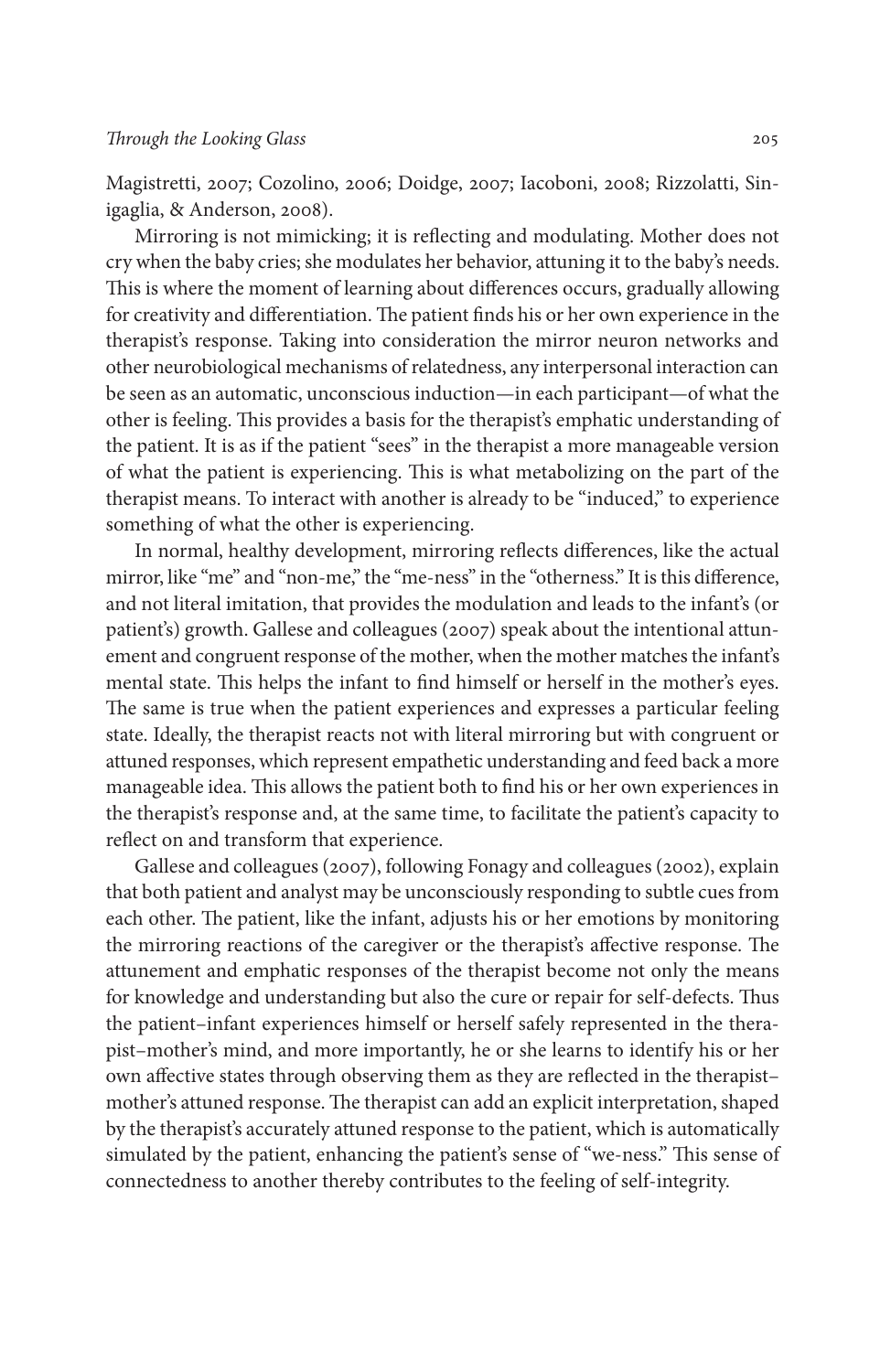# **THE POWER OF THE MIRROR TO REVEAL AND RESTORE A PERSON'S IDENTITY: THE STORY ABOUT THE WOMEN WHO TRIUMPHED OVER PHARAOH**

In my search to understand the miraculous power of mirrors, mirroring, and the metaphor of the good-enough mother, I attended a lecture by Aviva Zornberg (2001) about the historical use of actual mirrors as a vehicle for redemption of the nation of Israel from Pharaoh's enslavement, which was internalized by the Israelites as "blackened" self. This story came from a Midrash, an ancient commentary on biblical text, in which Israelite women employed actual mirrors to restore the self-esteem of their enslaved and depressed husbands. Isaiah (3:23) translates mirrors with the word *gillionim,* meaning "revealers," suggesting that mirrors do more than merely reflect: They reveal the inaccessible inner self. The Israelite wives used the mirrors in combination with a challenging, taunting, and somewhat boastful "distorted" refection of themselves, saying to their husbands, "I am better than you." By doing so, the wives indirectly refected back a slightly distorted and arrogant image, challenging their husbands to redefine themselves by the "nonself" their wives offered.

It is in this mirror distortion that the husbands could recognize the newly restored "me" through "non-me" and the "me-ness" in the challenged otherness. This distortion could allow the husbands (like the baby or the patient) to unlock their frozen, "blackened," enslaved selves and restore their authentic identity through new self-integration. This change could be made possible only through reflecting back the "nonself" distortions in a back-and-forth, spiraling and gradual manner, and the gradual change had to be close enough for the husbands to relate. The weness and the connectedness to the other enhanced the automatic simulation by the husbands (read more in Gallese et al., 2007). It is through this "automatic sharing" with the wives' refected, although intentionally tempered reality that the husbands were invited and facilitated to reinternalize and restore their sense of identity. Freed from the clenching constraints of their immediate existence, the husbands became desirous and fertile. The result was the redemption of Israel as a nation.

The mirroring these women used allowed for a flow into the dreamlike "intermediate space" (Winnicott, 1953, 1967/1971) between reality and fantasy where one can risk change. The women simulated a different reality and challenged their husbands to share in this mirage experience, which in turn became a new "reality." This experience of newfound integration is usually followed by a burst of feelings expressed in laughter or tears, not unlike the child's "aha" feeling of recognizing himself or herself in the mirror for the frst time as a whole. It is not surprising that, for adults, this can be followed by an arousal of desire leading to intimate and fruitful sexual behavior, and thereby comes the understanding of the "secret of redemption" for the people of Israel.

The use of mirrors by the Israelite women is an example of self-discovery through what Dennis Brown (as cited in Maratos, 2006) called "self-development through subjective interaction." He described the mirroring process as a circular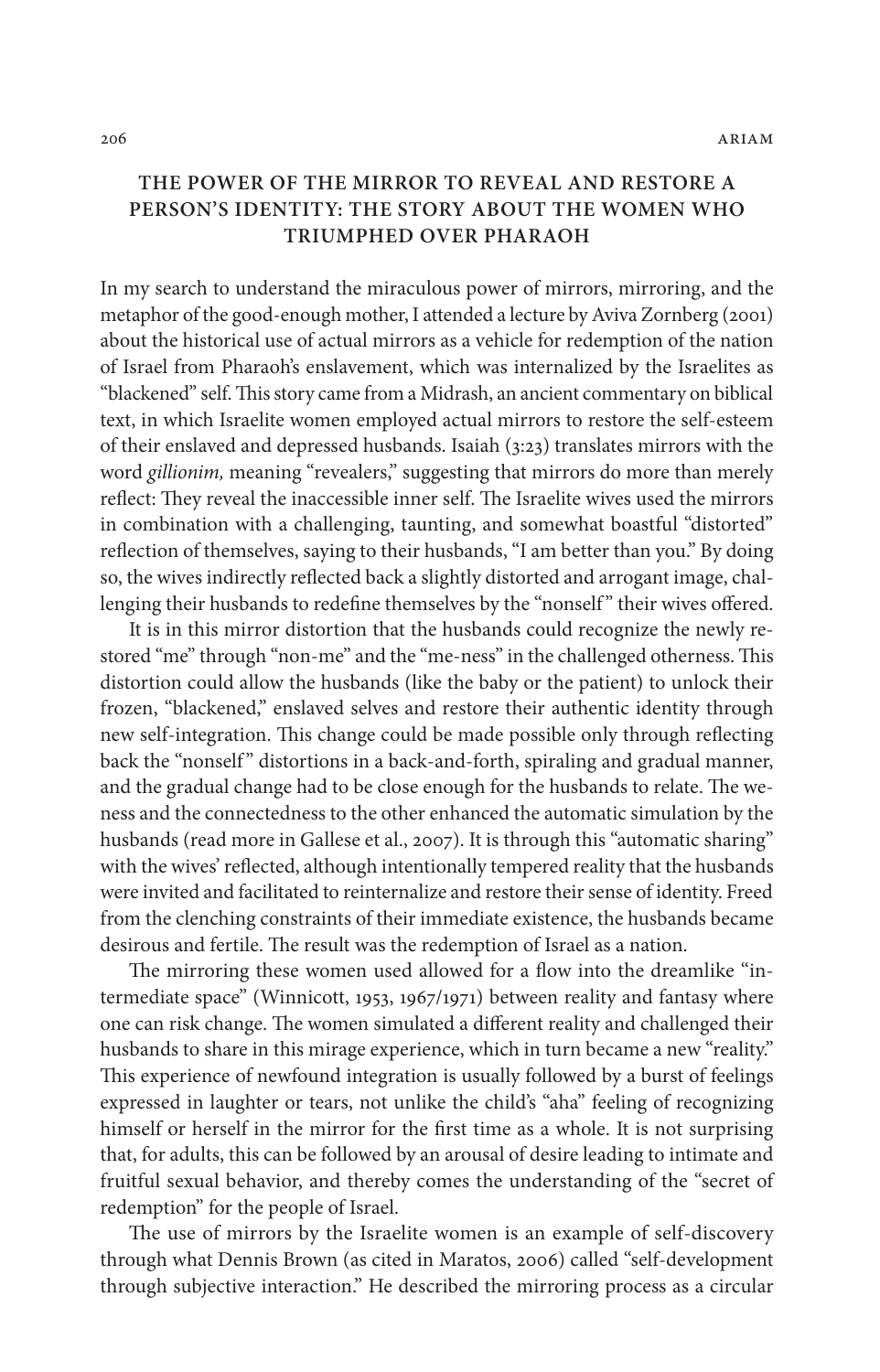and spiral "ego training action" that allows us to discern the diference between the old (learned and internalized) object relationship and the new present relationship through attunement to other people's experience as well as our own. Our brains and minds constantly undergo change by being involved in the experience of processing and analyzing information presented by an external world (bottom-up regulation) and an internal world (top-down regulation). This neuroplasticity—the ability of our brains and minds to change—can explain how psychotherapy can stimulate neural changes, providing an opportunity to circumvent repetitive patterns and find new, more productive pathways. This may be why Ansermet and Magistretti (2007) see the discovery of mirror neurons as equal to the discovery of the "biology of freedom." Looking at the Midrash through a neurobiological lens, one can state that the Israelite women helped their husbands to free themselves from internalized pharaohs and become aware of their authentic selves through and with "meaningful" others.

#### **INTRODUCING MIRRORING WORKSHOPS**

Our mind is a virtual-reality machine, which experiences the world indirectly and processes it at one remove, constructing a model in our head.

—V. S. Ramachandran (as cited in Doidge, 2007, p. 192)

Motivated to explore the magical power of mirroring, I designed a series of exercises in which actual mirrors are employed in group therapy settings as a tool to reveal, reboot, and redefne one's sense of self and to facilitate empathic connections between the group members (as in Schermer, 2010).

## **Exercise 1**

The participants introduce themselves to the group and briefly tell what drew them to this work and what they expect to get from it. They then separate into couples, each pair sharing one handheld mirror, and are instructed to look at each other's faces in the mirror for an entire minute without speaking. At the end of the minute, they are asked to describe the way it made them feel, what they concentrated on, and what made them feel one way or another and to relate this information to their partners. Finally, they report these reactions to the entire group.

Despite that this exercise was practiced in diferent environments with diferent populations, and even with diferently sized mirrors, it seems that two people looking at each other in a mirror creates a very diferent experience than looking at each other face-to-face. This experience can be described briefly as (a) *boundary blurring* (e.g., between reality and illusion); (b) *uncomfortable* and *trancelike*; and (c) *more intimate* (or *too intimate*) and as (d) providing at the end a *feeling of closeness*. Following are some participant comments illustrating the preceding: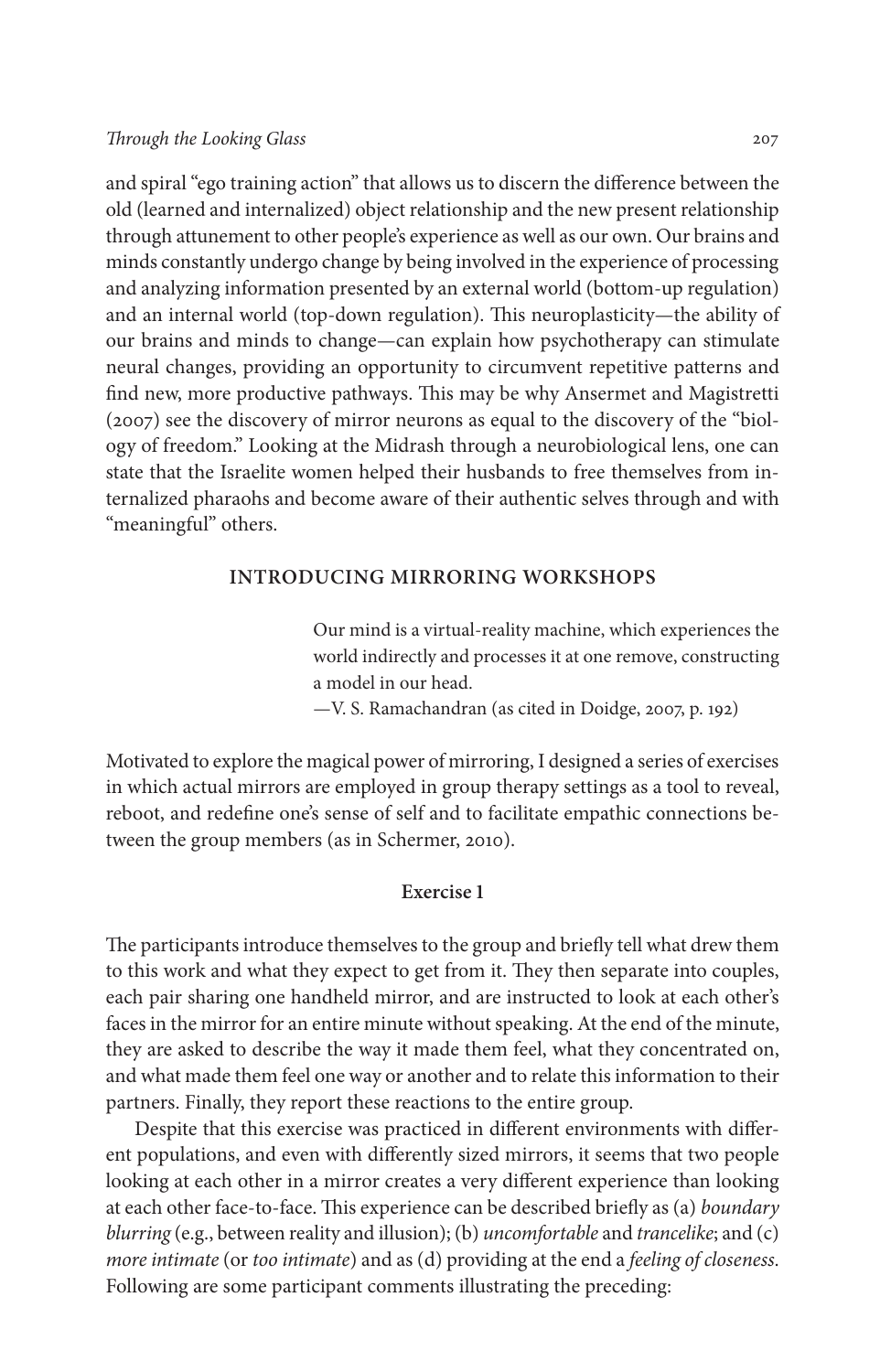I saw him as handsome outside the mirror but in the mirror he looked plainer, blunt, and authentic.

I was looking into your eyes and thought they were my eyes, and that I am looking into myself.

It was like looking at a portrait of a lady in an art exhibition. When she smiled, I saw in her face some pieces of my life.

I saw the other's face as a known face and wanted to live the closeness.

The mirror creates a dreamlike confusion between fantasy and reality, between me and non-me. It could be that this breaking of boundaries, this trancelike experience beyond reality "where I see you as me and where I can see your soul and mine in clarity," is what Winnicott (1953) calls "intermediate" or "transitional" space. Quite possibly, it is where creative life can expand and be transported, where good therapy can exist, and where freedom and a restored identity can emerge.

## **Exercise 2**

This exercise is also based on the Midrash. The same couples are instructed to sit together with the mirror. Looking only at the other person's face in the mirror, one says, "I am fner than you," and the other responds, "No, I am fner than *you*," as did the Israelite women with their husbands. They take turns repeating this phrase to each other for a minute. As in the previous exercise, they frst discuss with each other their reactions, feelings, and thoughts and then report them to the group.

For all participants, the initial reaction was "uncomfortable," "competitive," and "selfsh," while some felt "belittled" and "wounded." Within 60 seconds, the feelings had changed:

Freedom came about. We tried to encourage each other. More and more we had fun and felt like touching each other on the shoulder.

We felt so warm that we could not say "I am fner than you."

He is saying it for me.

Then I took on the Snow White role—"Mirror, mirror on the wall, who is the fairest one of all?"—and it became a game. It was funny to provoke in my partner emotions like singing and dancing!

It feels good to be in confusion.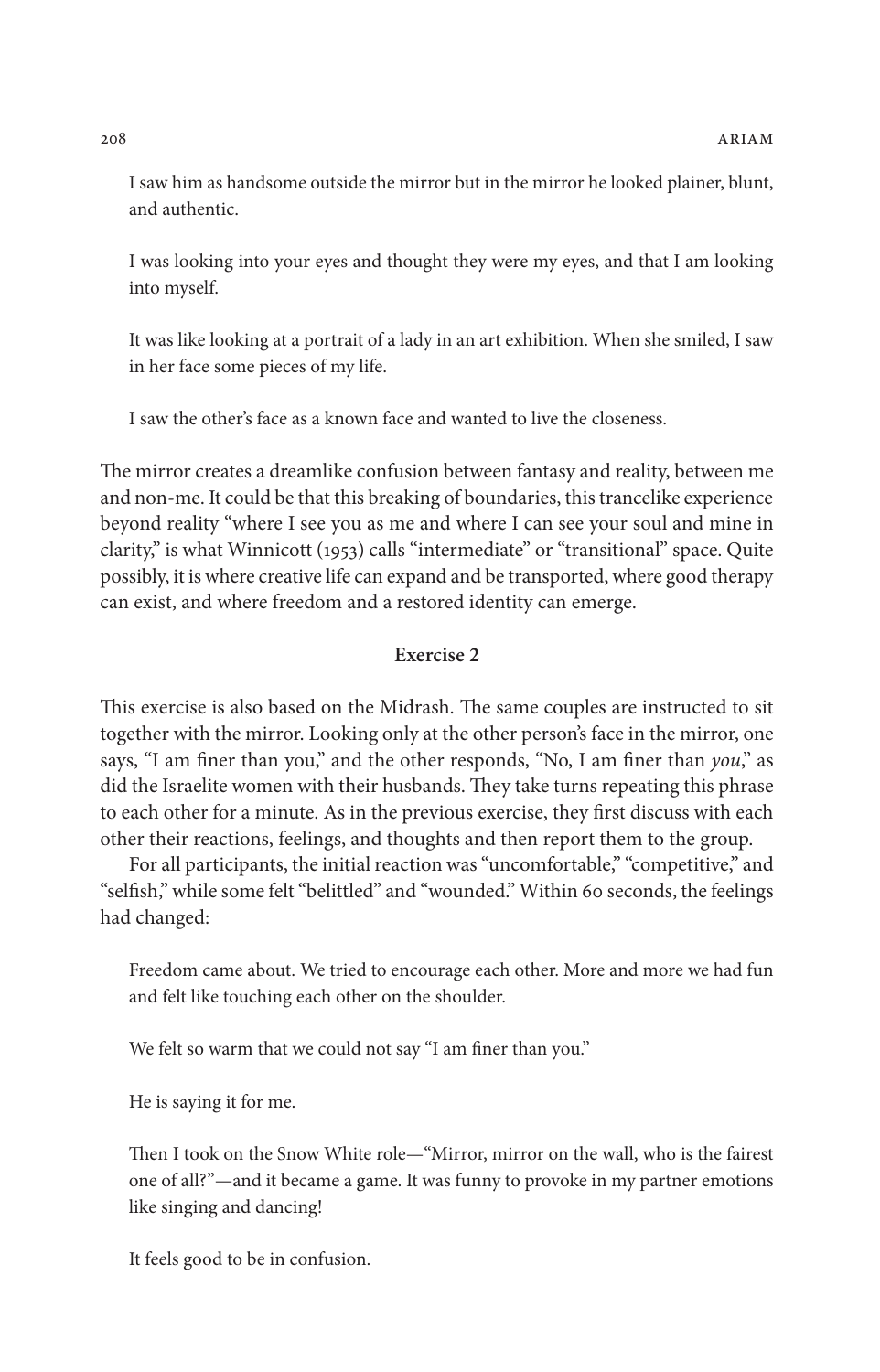Felt like falling in love.

Silly!

The reactions of unwillingness and difficulties during this exercise are similar to a patient's experience of mirroring by the therapist. As Gallese and colleagues (2007) suggest, the amount of difficulty depends on the amount of distance between the self-perception of the patient at a particular time and the suggested new, metabolized, and mirrored perception. For it to be successful, it should not be too great a distance. The therapist mirrors back to the patient what the patient offers, but with a slight distortion. I suggest that looking at each other through the mirror represents this gradual distortion for each participant in the exercise. This mirrored distortion, ofered as a moving-back-and-forth, embodied simulation in a shared space, allows them to go beyond the defenses to see themselves and to connect with their authentic selves. "I am fner than you" introduces an unexpected and somewhat startling idea, which can be slowly metabolized and internalized by the other, that is similar to what the enslaved husbands experienced when they were encouraged to borrow the strength (or the ego?) from their loving wives.

Although this exercise can be done with people who barely know each other, most participants are able to let themselves go, are able to readily mobilize and accept the newly introduced concept that they are—indeed—fine. The exercise then becomes fun, funny, silly, and instead of feeling uncomfortable, they feel happy, giddy, and free. Another striking result: even after the exercises are concluded, the couples continue to *speak in one voice*, as *we*, as if they had been partners for a long time, and as if they are holding on to the very special experience of fnding themselves with and *in the other*. All of this after two minutes of interaction through the mirror! I propose that the mirror becomes a caring third that facilitates support, courage, and an openness to connect. This ability to quickly create a strong bond between strangers leaves no doubt about the somewhat mysterious and magical power of the mirror. Both exercises confrmed the idea of the revealing and transforming power of the mirror. The mirroring process used in this workshop has the power to facilitate self-development through "we-ness" created in the intermediate space.

#### **GROUP PROCESS AS A WHOLE AND AS A HALL OF MIRRORS**

We need to be able to see through others as well as to be seen by them in order to survive and prosper. —M. Pines (1984, p. 39)

Group therapy provides opportunities for growth and healing that are not attainable in individual therapy alone; it can amplify the impact of traditional talk therapy and serve as an accelerant to progress. In the traditional setting, the single mirror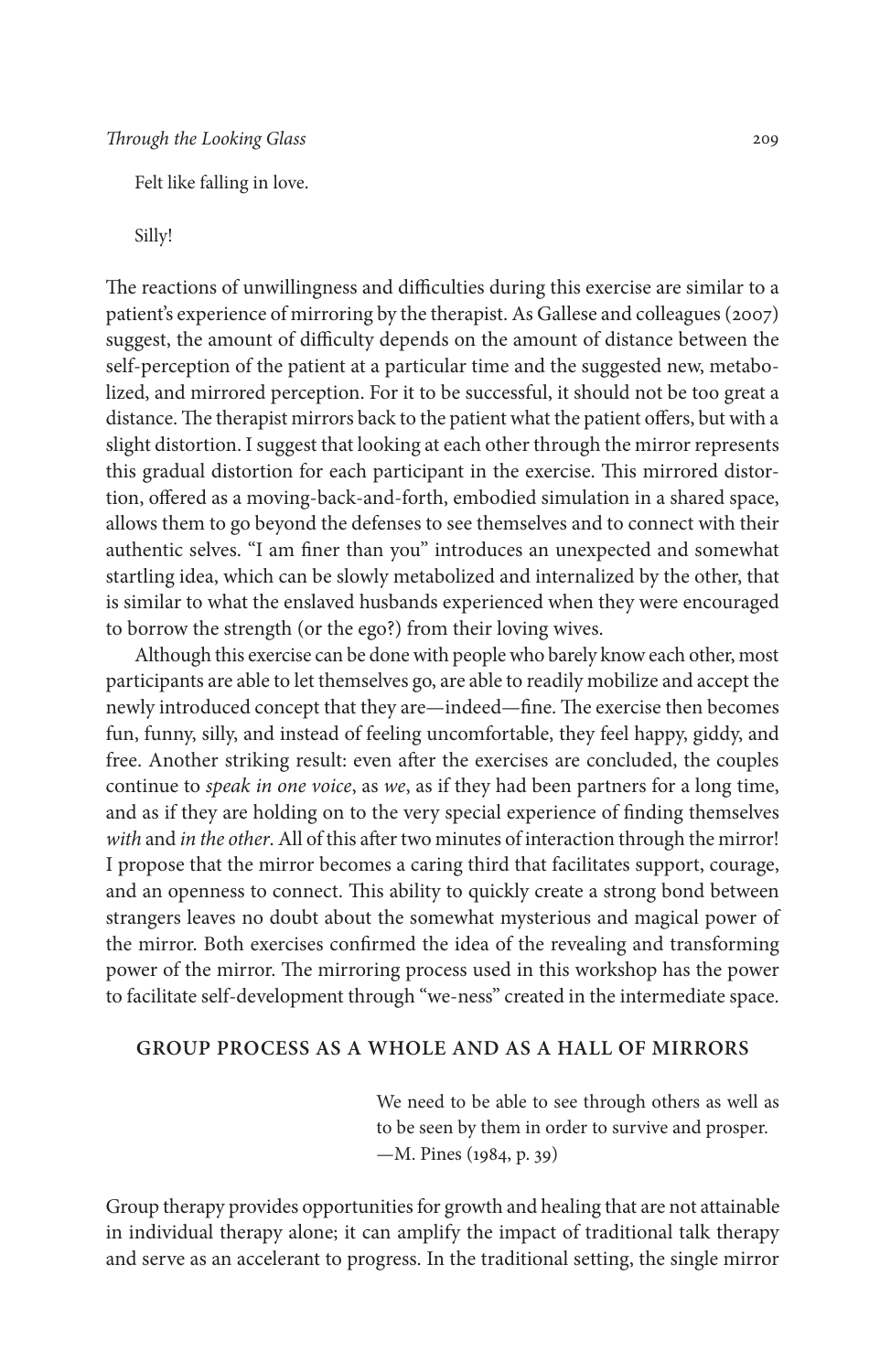of the therapist is limited, as transference can block the patient's ability to recognize helpful input. In the group setting, the therapist becomes a more neutral presence (as in Epstein, 2004). As one of my patients describes the experience, "part of the process of healing is to get close to the authentic self, or to strip back the layers of defense that obscure our inner radiance. In the group, we have a chance to recognize the inner beauty of others, the beauty that they themselves had forgotten. By learning to recognize and love the radiance in another, we can begin to recognize it in ourselves." The patient continues to describe how sharing in the emotional space borne of intense identifcation with another member's struggles brought him to have images fashing before him of engaging in the same fear-based emotion, allowing for a "miraculous" transformation out of his own fear-based emotion.

Through mirroring—not mimicking—the process of self-development in therapy is repeated many times over, in a circular and spiral way, by the group acting like a hall of mirrors. (More on the hall of mirrors in Foulkes, 1964; Pines, 1984; Weinberg & Toder, 2004.) The role of the therapist and the other group members, working together, becomes that of Winnicott's good-enough mother—recognizing, negotiating, defining, and maintaining both similarities and differences. The power of good-enough mirroring in group is to get members to become aware of something they previously could not see, to own denied parts of themselves, and, it is hoped, to allow for the creation of new paths back to their authentic selves.

The hall of mirrors in a group setting allows the patient to see his or her issues from multiple angles rather than being limited to the patient–therapist dyadic dynamic of individual therapy (Pines, 1984). As one of my patients said about the group experience, "it is like being inside a 360-degree mirror. You can't hide!" Inside the hall of mirrors, patients are literally learning to recognize their own blind spots by observing their own behavior reflected by others. This was described beautifully by my patient:

In group therapy, unhealthy patterns and behavior that cannot be easily self-identifed, tendencies that are masked by one's unconscious defense mechanisms, are suddenly revealed in stunning clarity when displayed by members of the group. The patient who is blind to his own behavior experiences intense revelation by witnessing the same behavior exhibited by another group member.

The patient continues to describe how the sharing in the emotional space borne of intense identifcation with the another member's struggles brought him to have images fashing before him of engaging in the same fear-based emotion and allowed for his miraculous transformation out of his own fear-based emotion.

As we can see from these examples, the hall of mirrors group experience can be a direct refection of what is (i.e., identifcation with the other group members), or it can be felt as seeing an opposite image (i.e., seeing how someone else behaves when faced with circumstances similar to the patient's). Pines (1984) describes this experience: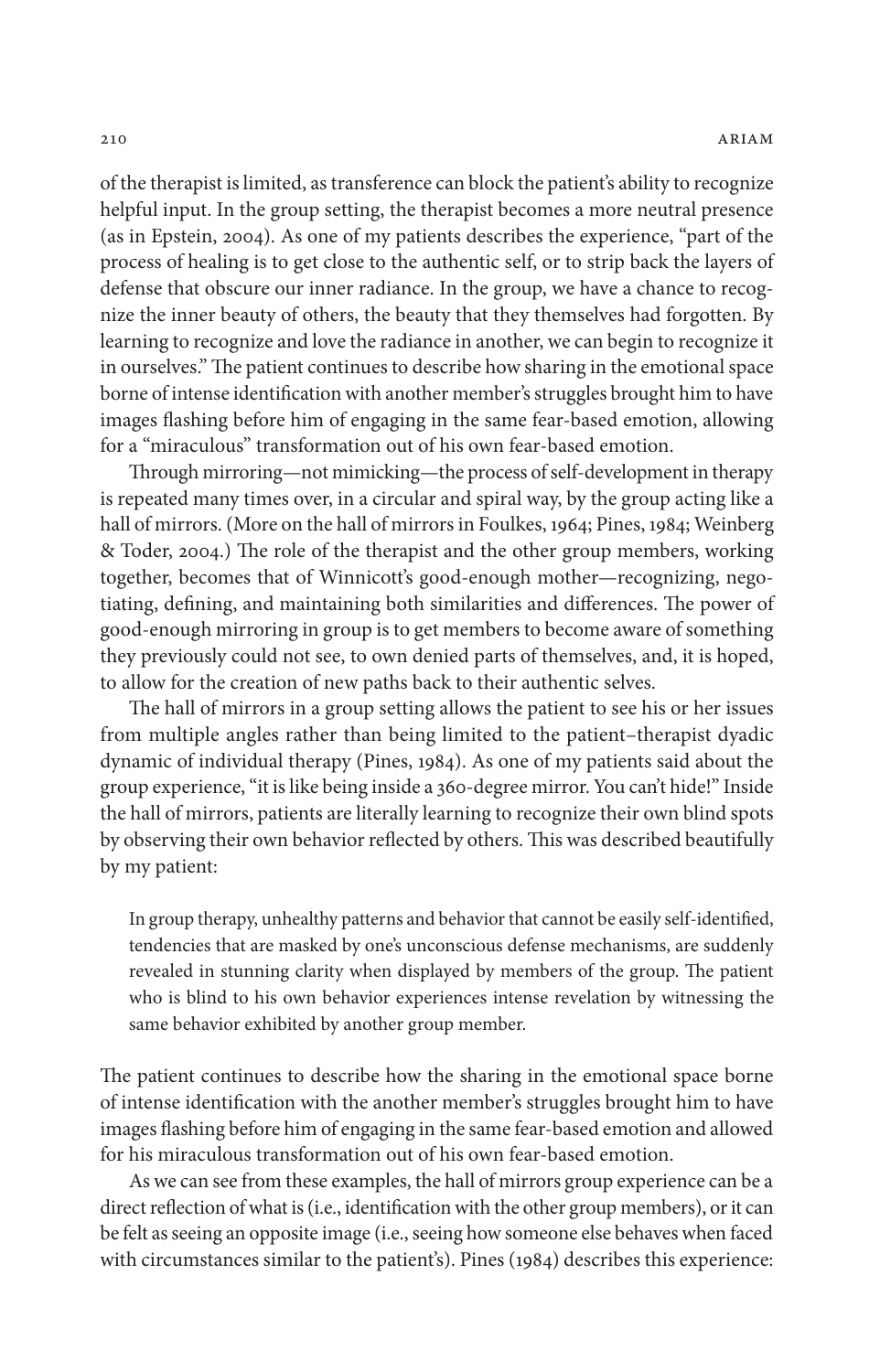The fundamental technique of group analysis . . . leads to discovering the multiple facets of oneself as reflected in and by others. . . . The role of . . . group members becomes that of the mediator or the negotiator who recognizes, defnes, and maintains both similarities and differences. . . . The proposition is that looking and being looked at is a fundamental process in personality development in fnding out who one is and who one is not and is common to all these diverse observations. (pp. 37–38)

Dennis Brown (as cited in Maratos, 2006), applying new neuroscientifc development to Foulkes's (1964) original thinking about the group process of looking and being looked at, explains how "resonance behavior" in group therapy complements "congruent attunement" and "embodied simulation" in the mother–child relationship and individual therapy. According to Brown, it is automatic responses that are refexive, implicit, and obligatory. He says that in applying the concept of mirror neurons in the brain to the group setting, we can show that the neural networks will be activated by emotions, themes, and verbal acts. He speaks about the process of self-development in group analysis as being "circular and spiral," comprising the experience of receiving and not receiving empathy, as in one's early childhood.

In the meantime, Spotnitz (1985) hypothesized a communication bridge between group cohesion and brain functions that he labeled "intracerebral synchronization." Spotnitz envisioned that the group members attune to each other, "interconnect," and otherwise behave as brain neurons do. Foulkes (1964) perceived group mirroring as more intensifed than in "normal" life. He also felt that it facilitates exploration of the personality through amplifcation of inner and outer awareness, therefore providing an opportunity for change.

Roberts and Pines (1991) opine that "aspects of the self, refected by members of the group through image and behavior, [allow] for identifcation and projective mechanisms, enabling the individual to become aware of these hitherto unconscious elements" (p. 76). Pines (1984) describes the individual changes during the group process as "'juxtaposition' of the discrete image[s] created by others onto one's existing self-image, and creating one new mental image, which combines 'insight' and 'outsight,' new 'unity out of diversity.' . . . Elements kept apart come together, creating new knowledge" (p. 12).

It is crucial to emphasize here that mirroring in group therapy, like mirroring in individual therapy, can go in two directions, either killing or growing. These qualities can be amplifed in a group setting; here mirroring can be more hazardous, or it can be fantastically constructive. This is particularly true in the early stages of group therapy in multicultural settings.

The potential for a growing-mirror experience in group therapy is described by Foulkes (1964):

Mirror reactions are characteristically brought out when a number of persons meet and interact. The person sees himself, or part of himself—often a repressed part of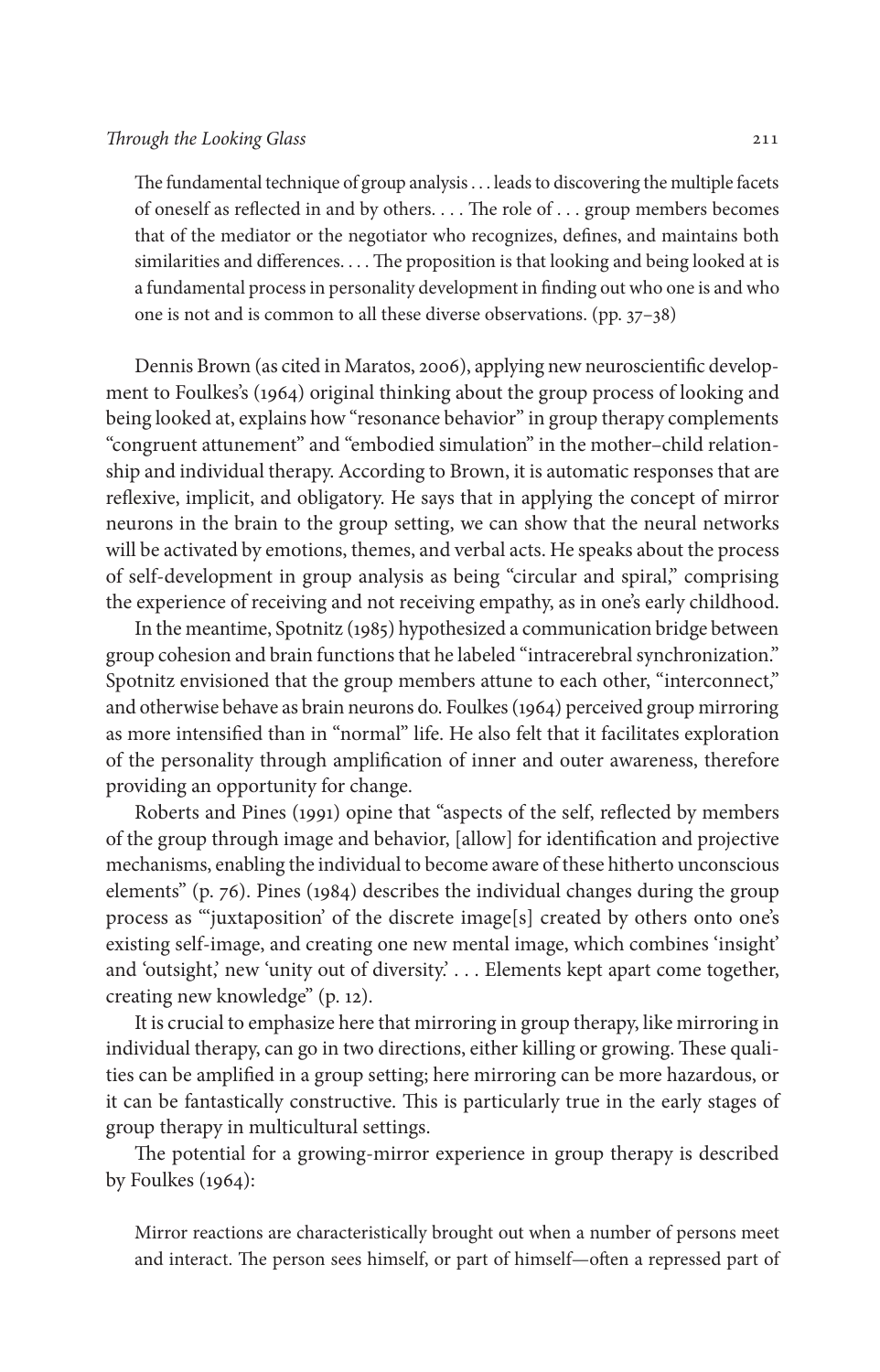himself—reflected in the interactions of other group members. He sees them reacting in the way he does himself, or in contrast to his own behavior. He also gets to know himself—and this is a fundamental process in ego development—by the effect he has on others and the picture they form of him. (p. 110)

## **REAL MIRRORS IN GROUP THERAPY, MIRROR NEURONS, AND MIRRORING**

The illusion mirrors create has the potential of opening new and creative vistas that may allow for discovering one's inner, authentic self through a new connection to parts of the self that have been squelched, denied, or forgotten. As one patient described the experience, "now I remember how [sick] I was." This creative shift comes about afer "blurring boundaries," "uncomfortable" or "trance" experiences, feelings of "closeness" or "too much closeness," and—fnally—"connectedness."

Neurobiological research on brain plasticity, the continuing ability to form new neural pathways, provides us with scientifc input into understanding the mirroring phenomenon, including the "therapist-as-mirror" and the "group-as-mirror" experience. Ramachandran (2000) calls this "plastic therapy," or the ongoing ability to efect change. Discovery of mirror neurons (called by Ramachandran "the empathy neurons") offers us an understanding of empathy, the shared space, and the ability to grasp the intentions and emotions of others: to see from the other's point of view, while dissolving the limiting membrane between "me" and "other" in the process of shared emotional experience. Historically, works of Rizzolatti, Fogassi, and Gallese (2006) and Rossi and colleagues (2002) showed that a mirror neuron fres both when a person acts and when a person observes the same action performed by another. These researchers concluded that a mirror neuron offers the observers some internally recognized experiences, so they can understand the behavior and emotions of others. Ramachandran employed this understanding of the mirror neuron system to alleviate symptoms of a neuropsychological condition, phantom pain syndrome, by using actual mirrors (in a form of mirror boxes).

Gallese and colleagues' (2007) *embodied simulation*, the shared neural activation of giving back a small dose of an emotion similar to the one experienced by the patient, is much like Winnicott's good-enough mother giving back (or mirroring) what she picks up from the child. Gallese and colleagues emphasize that change is possible only when diferences are small enough that they do not destabilize the patient's identity. This spiraling, back-and-forth interaction between good-enough mother and child, a patient and a therapist, a spouse and a partner, or the group members with each other, is a powerful process of mirroring that can help free the patient from the false or alien self, the unconscious tyrant within. Similarly, the embodied simulation happens during the exercises with actual mirrors in the group setting described earlier. Any slight distortion (of what was expected) in the mirrors quickly transported participants of the workshop beyond the oblique angles into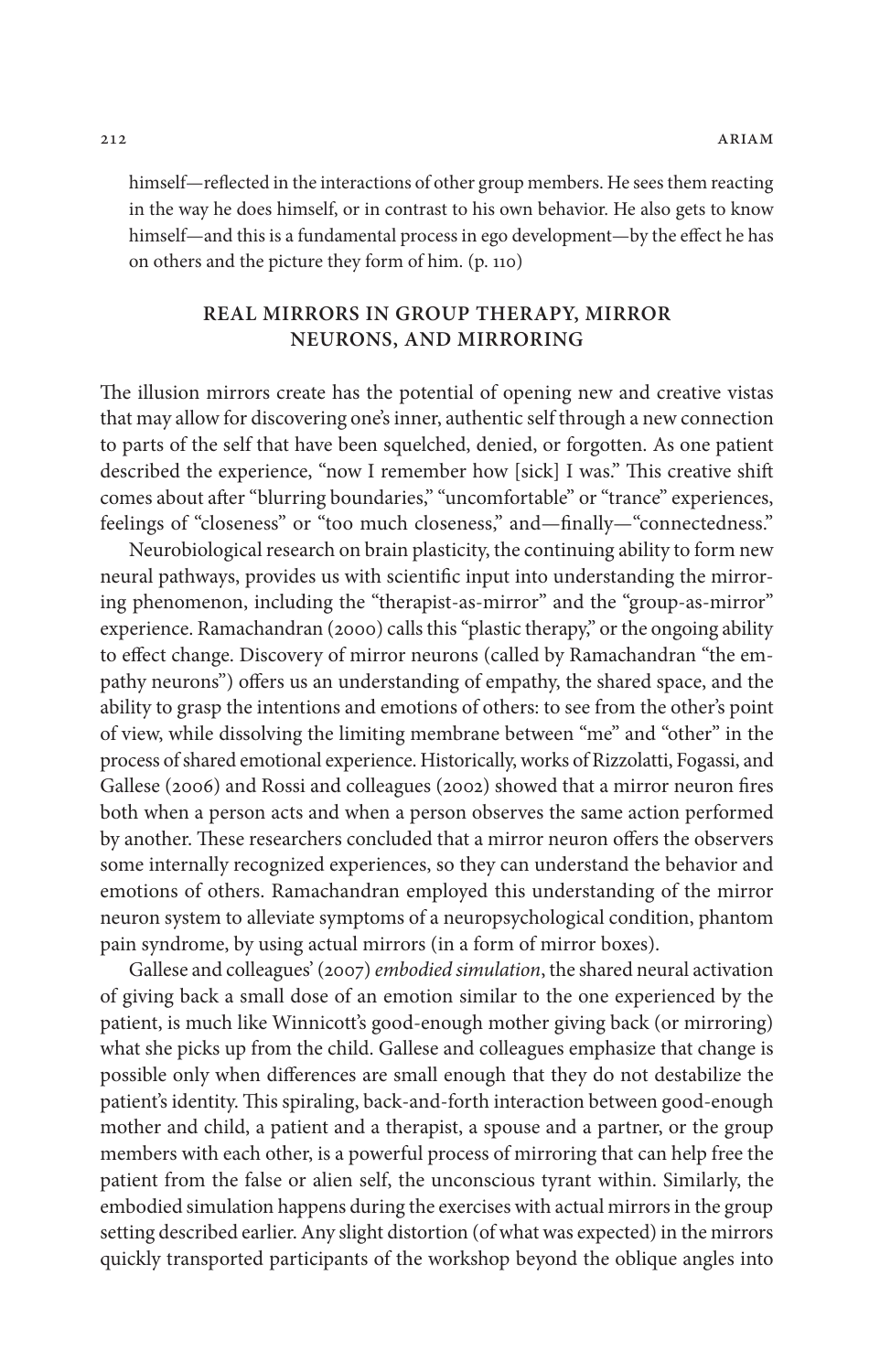#### T*rough the Looking Glass* 213

the twilight zone, a dreamlike phase beyond the linear meaning of time and space, where common boundaries between *me* and *not me* become blurred. When they looked at their partners in the mirror, they saw themselves: "I looked at her eyes, and I thought they were mine." Many partners expressed empathy and feelings of connection for each other and a desire to understand their partners at a deeper level. This bond of affection between strangers, created in less than few minutes of the exercise with the actual mirror, leaves no room for doubt about the unique power of the mirror and therefore of mirroring.

In the interaction of an individual therapy session where the therapist acts like a good-enough mother (who recognizes and negates, defnes and maintains, both similarities and diferences), the therapist is basically mirroring and giving back to the patient what the patient is giving. In the group acting like a hall of mirrors with multiple maturational agents and transference objects, this process is amplifed. It can lead to a sudden shifing of insight ("I am acting like my mother!") that allows the participants to get unstuck from the frozen cascade of defensive flters that may be the cause of the slavery of repetition. These amplifications done by different members of the group, and seeing one's face refected in the faces of others, can lead to reeducation of the emotions and to discovery of one's authentic self.

Acknowledging prior discussion and understanding of the mirroring process in various therapeutic settings, I propose that use of actual mirrors in groups can be a valuable and powerful tool for resetting a person's infexible ideas about his or her identity and self-worth. This tool can be particularly useful in the situation when the group members are new to each other, when the boundaries are too strong and overdefned, and when the group members are not yet aware of or comfortable with the role of being a mirror to another. It seems that latest neuroscience research related to neuroplasticity and the mirror neuron systems provides scientifc background for such a proposition (Ansermet & Magistretti, 2007; Cozolino, 2006; Doidge, 2007; Iacoboni, 2008; Ramachandran, 2000; Rizzolatti et al., 2006; Rizzolatti et al., 2008; Rossi et al., 2002). In the mirroring environment during the exercises, the other is not so much the other anymore, but a part of the self. This reminds me of what Malcolm Pines (n.d.) once said: "A self is a self only in its fruitful interplay with its world. The value of individuality lies less in its separate uniqueness than in its unique way of making itself part of the world."

#### **REFERENCES**

- Ansermet, F., & Magistretti, P. (2007). *Biology of freedom: Neural plasticity, experience, and the unconscious* (S. Fairfeld, Trans.). London: Karnac.
- Burns, R. (1910). T*e poetical works of Robert Burns.* London: Ward, Lock.
- Cozolino, L. (2006). T*e neuroscience of human relationships: Attachment and the developing social brain*. New York: W. W. Norton.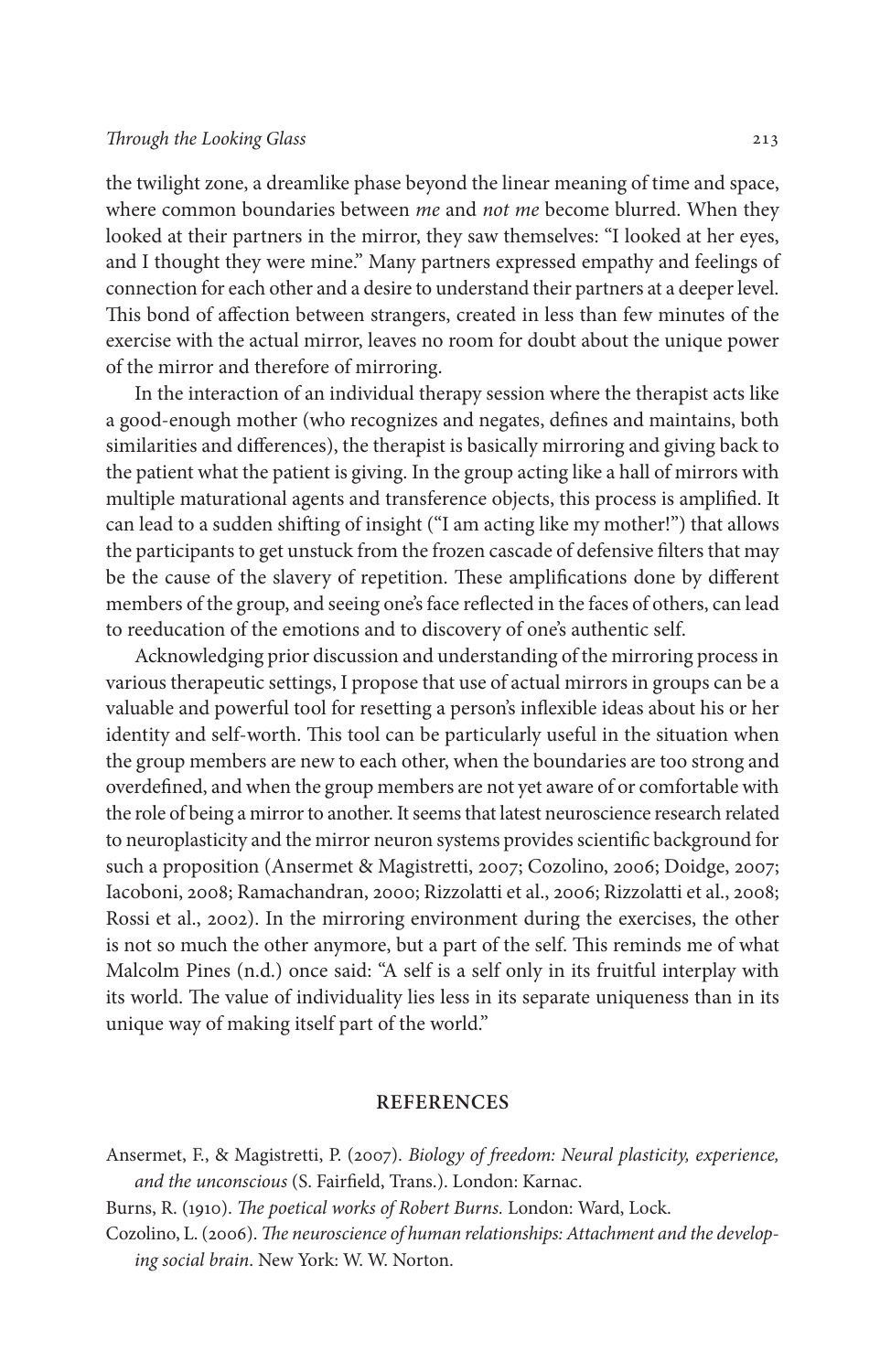- Doidge, N. (2007). T*e brain that changes itself.* New York: Penguin.
- Epstein, L. (2004). The advantage offered by psychoanalytic group setting for the activa-
- tion and resolution of certain transference*. Contemporary Psychoanalysis,* 40, 603–615. Fioratti, H. C. (2008). T*e origins of mirrors and their use in the ancient world (part* 2*)*.
- Retrieved from http://www.lantiquaire.us/origins-of-mirrors\_p2.html
- Fonagy, P., Gergely, G., Jurist, E. L., & Target, M. (2002). *A*f*ect regulation, mentalization, and the development of the self.* New York: Other Press.
- Fonagy, P., & Target, M. (1997). Attachment and reflective function: Their role in selforganization. *Development and Psychopathology,* 9, 679–700.
- Foulkes, S. H. (1964.) T*erapeutic group analysis.* London: George Allen and Unwin*.*
- Freud, S. (1900a). The interpretation of dreams, part I. *Standard Edition*, 4, 1-338.
- Freud, S. (1900b). The interpretation of dreams, part II. *Standard Edition*, 5, 339-625.
- Freud, S. (1912). Recommendations on analytic technique. *Standard Edition*, 12, 111–120.
- Freud, S. (1920). Beyond the pleasure principle. *Standard Edition,* 18, 1–64.
- Gallese, V., Eagle, M. N., & Migone, P. (2007). Intentional attunement: Mirror neurons and the neural underpinnings of interpersonal relations. *Journal of the American Psychoanalytic Association*, 55, 131–176.
- Gallop, J. (1985). *Reading Lacan*. Ithaca, NY: Cornell University Press.
- Iacoboni, M. (2008). *Mirroring people:* T*e new science of how we connect with others.* New York: Farrar, Straus, and Giroux.
- Kernberg, P. F., Buhl-Nielsen, B., & Normandin, L. (2006). *Beyond the reflection: The role of the mirror paradigm in clinical practice.* New York: Other Press.
- Lacan, J. (1949). The mirror stage as formative of the function of the I as revealed in psychoanalytic experience. In *Ecrits: A selection* (A. Sheridan, Trans.). London: Tavistock.

Lacan, J. (1953). Some refections on the ego. *International Journal of Psycho-analysis,* 34*,*11–17.

- Lichtenberg, J. D. (1985). Mirrors and mirroring: Developmental experiences. *Psychoanalytic Inquiry,* 5, 199–210.
- Maratos, J. (Ed.). (2006). *Resonance and reciprocity: Selected papers by Dennis Brown.*  London: Routledge.
- Marshall, R. J. (2006). Suppose there were no mirrors: Converging concept of mirroring. *Modern Psychoanalysis,* 31, 289–312.
- Muller, J. P. (1985). Lacan's mirror stage. *Psychoanalytic Inquiry,* 5, 233–252.
- Pines, M. (1984). Refections on mirroring. *International Review of Psycho-analysis,* 11, 27–42.
- Pines, M. (n.d.). T*e social brain*. Retrieved from http://www.igisp.ru/uploads/psy/ The Social Brain.pdf
- Ramachandran, V. S. (2000). *Mirror neurons and imitation learning as the driving force behind "the great leap forward" in human evolution*. Retrieved from http://www.edge. org/3rd\_culture/ramachandran/ramachandran\_pl.html
- Ramachandran, V. S., & Rogers-Ramachandran, D. (2008). Sensations referred to a patient's phantom arm from another subject's intact arm: Perceptual correlates of mirror neurons. *Medical Hypotheses,* 70, 1233–1234.